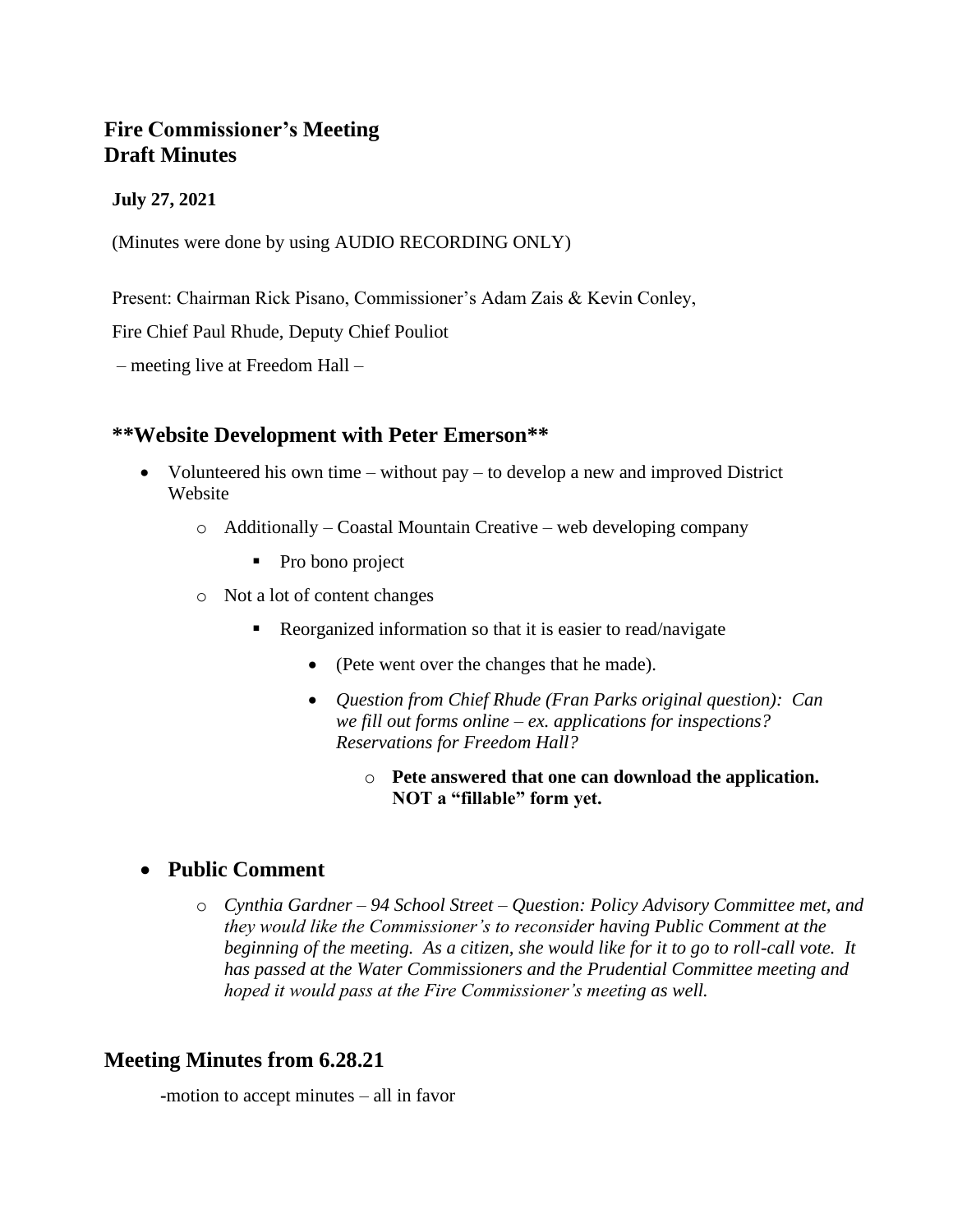# **Fire Chief Report:**

- Month of June
	- o 66 Total Responses
		- $\blacksquare$  One (1) was a mutual aid / brush fire in Centerville
		- 35 Medical
		- 3 Hazardous condition calls
		- 27 Service Good Intent/False Alarm
			- \*\*OF NOTE\*\* over the last month there was the windstorm/tropical storm which resulted in Fire Department bailing out half a dozen boats & assisted a few residents in bringing their boats ashore / putting them on trailers
				- o Assisted the Harbor Master in keeping the dock clear of residents
		- Car Fire (unattended car that had been parked for several months) on July 26, 2021 at Gateway Community Church on Rte. 28 across from Honey Dew donuts
			- Barnstable Police is investigating

### **New Business:**

- "**Chief's Corner"**
	- o Firefighter Brian Lee wrote it. Firefighter Christian Gardner helped.
		- **Commissioner Conley commented that there will be a write-up regarding a monthly tour and will be announced in the "Chief's Corner"**
- **FY 21 End of Year Budget Update**
	- o Chief Rhude and Deputy Pouliot's cell phones
		- Chief and Deputy are on 24/7 and part of the contract is that they are reimbursed for their cell phone and are submitted once a year and give the treasurer a copy of the bill at the end of the year
	- o *Commissioner Zais asked about the line item "brush gear"*
		- **Chief Rhude answered that the old brush gear was about 20 years old and was well-outdated.**
			- **Every firefighter has brand new brush gear (came in under \$5,000.00) instead of the structural firefighter gear which works but creates a thermal problem which is not optimal. Having a thinner, lighter set of gear (which is significantly cheaper).**
	- o Overall salary and wages
		- Only spent 92%
	- o Operations
		- Only spent 75%
	- o Over in Maintenance
	- o Over in Uniforms for full-time personnel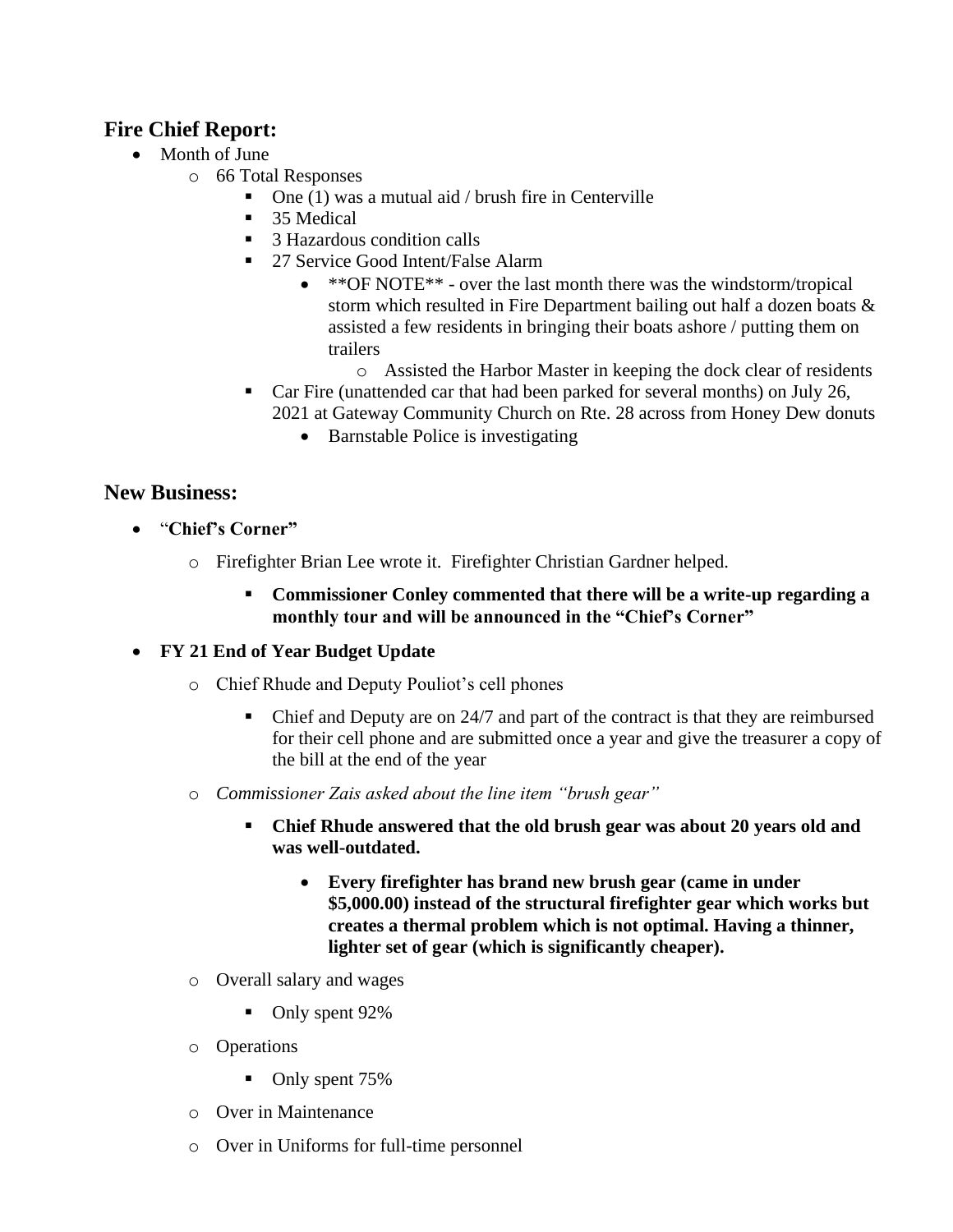- Due to 4/5 new staff members and part of the contract is that they are provided with Class A dress uniforms, which comes out of the budget for the Cotuit FD but not budget FOR in that account. Budget is usually for \$700 pp/year and a Class A Uniform is close to \$1,000.00 pp.
- o OVERALL for all the budgets
	- 10% UNDER budget for the year
		- Reflects the variability in wages and salaries
		- Reflects the juggling done every year

#### **Administration:**

- Still working on putting the scheduling software in place
	- o *Chairman Pisano responded that this software has been in the works for a while.*
		- **Chief Rhude explained that the program came last minute / old program was still being used up until the end of June 2021**
			- **Were using Image Trend for fire & medical reports and now they have a Beta Version of the scheduling module.** 
				- o **Cotuit Fire Department is now using the Beta Version of Image Trend's scheduling module**

#### **PRO EMS REPORT**

• Attached

#### **Training:**

- Marine training with the Coast Guard in early July 2021
- Sent two staff members to a tactical strength and conditioning class at Hyannis Fire

# **Personnel:**

- Still have one person out **IOD** 
	- o (One of the firefighters that hurt their back on a call) and have been out for since May 12, 2021
		- In physical therapy but will be several months before he comes back
			- New insurance policy provides the district for \$1000.00 compensation in their Lost Wages per week payable to the district
				- o District will start to receive \$1000/week starting July 27, 2021

# **Apparatus:**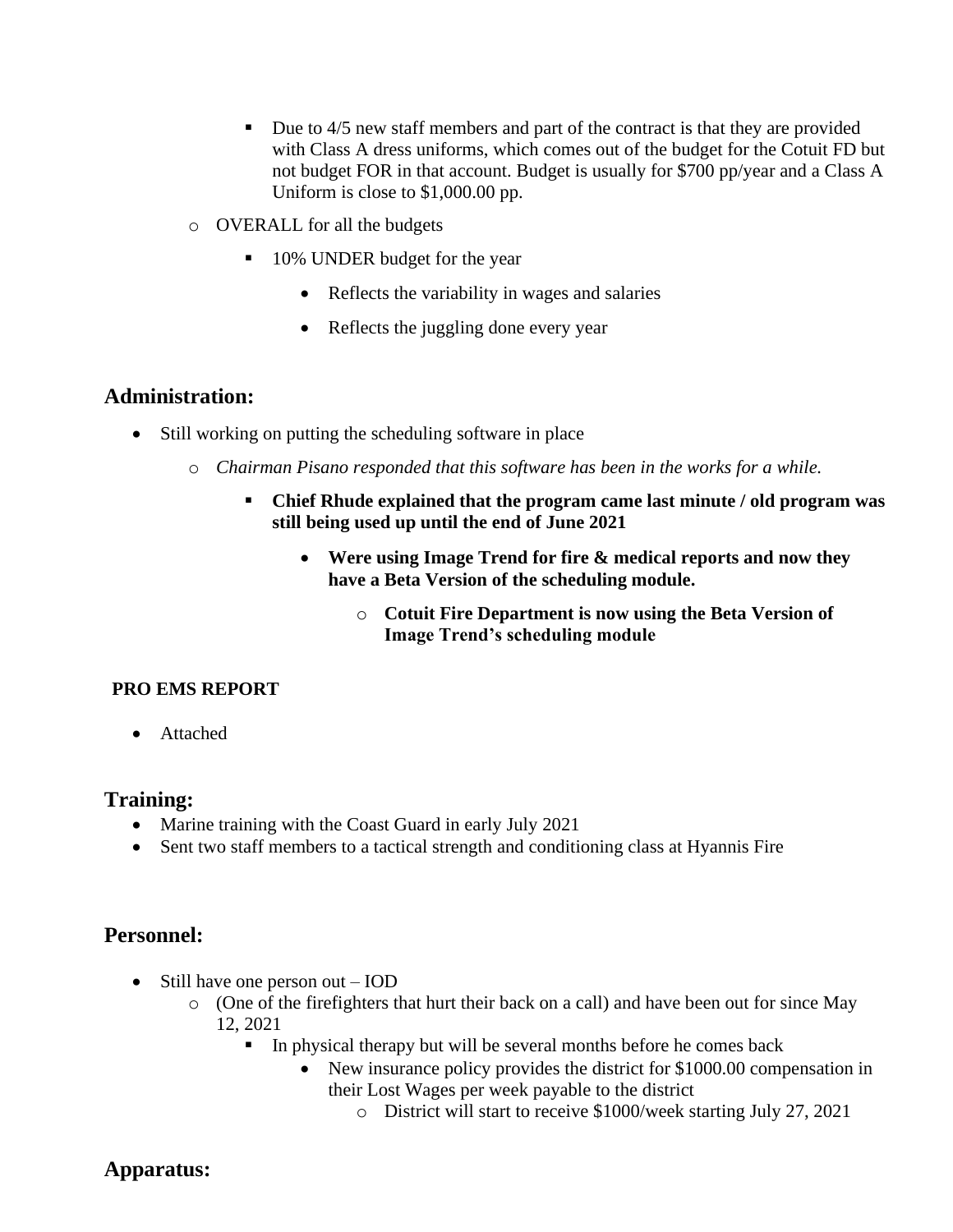- 266 rear battery switch broke
	- o Out of service for 2 days but as of the July 2021 Commissioner's meeting is now back in service

# **Facilities:**

- Construction for new office
	- o Moved Chief Rhude's office from 2nd floor to 1st floor
	- $\circ$  Purchased some "scratch & dent" furniture from WB Mason to replace furniture that was 30+ years old
	- o Cleaned out quite a bit of the station
		- Thrown out old cabinets
	- o Working on digitalizing the rest
	- o New bedrooms are all done and all moved in
		- Offices that were bedroom still need to be painted but flooring is done and most of the office furniture has been fixed up

#### **Needs Assessment:**

• **Commissioner Conley stated that some work was done on reclamation. A lot of conversation regarding building a new fire department. Required to have a "tight tank". Wherever the new building is put, there will be a reclamation system in place to collect any water that runs off of vehicles once they are inside and it will go into a tight tank, and it will be pumped out.**

#### **OLD BUSINESS:**

### *AFFILIATION AGREEMENT WITH CAPE COD HEALTHCARE*

- Cape Cod Hospital has become involved with the Affiliation Agreement
	- o Cape & Islands EMS is the sub-contractor for Cape Cod Healthcare to provide quality control QAQI administrative support
		- Cape & Islands EMS is the one that Cotuit FD has had contract issues with and now, Cape Cod Healthcare has essentially taken over Cape & Islands EMS and supplementing any funding
			- Some of the fire departments are paying over \$10,000.00 which causes some procurement problems under MA State Law
				- o Cape Cod Healthcare has absorbed any excess amounts over \$10,000.00 for the larger departments
				- o Cape Cod Healthcare has decided that going forward Cotuit FD QAQI through PRO EMS will satisfy the requirement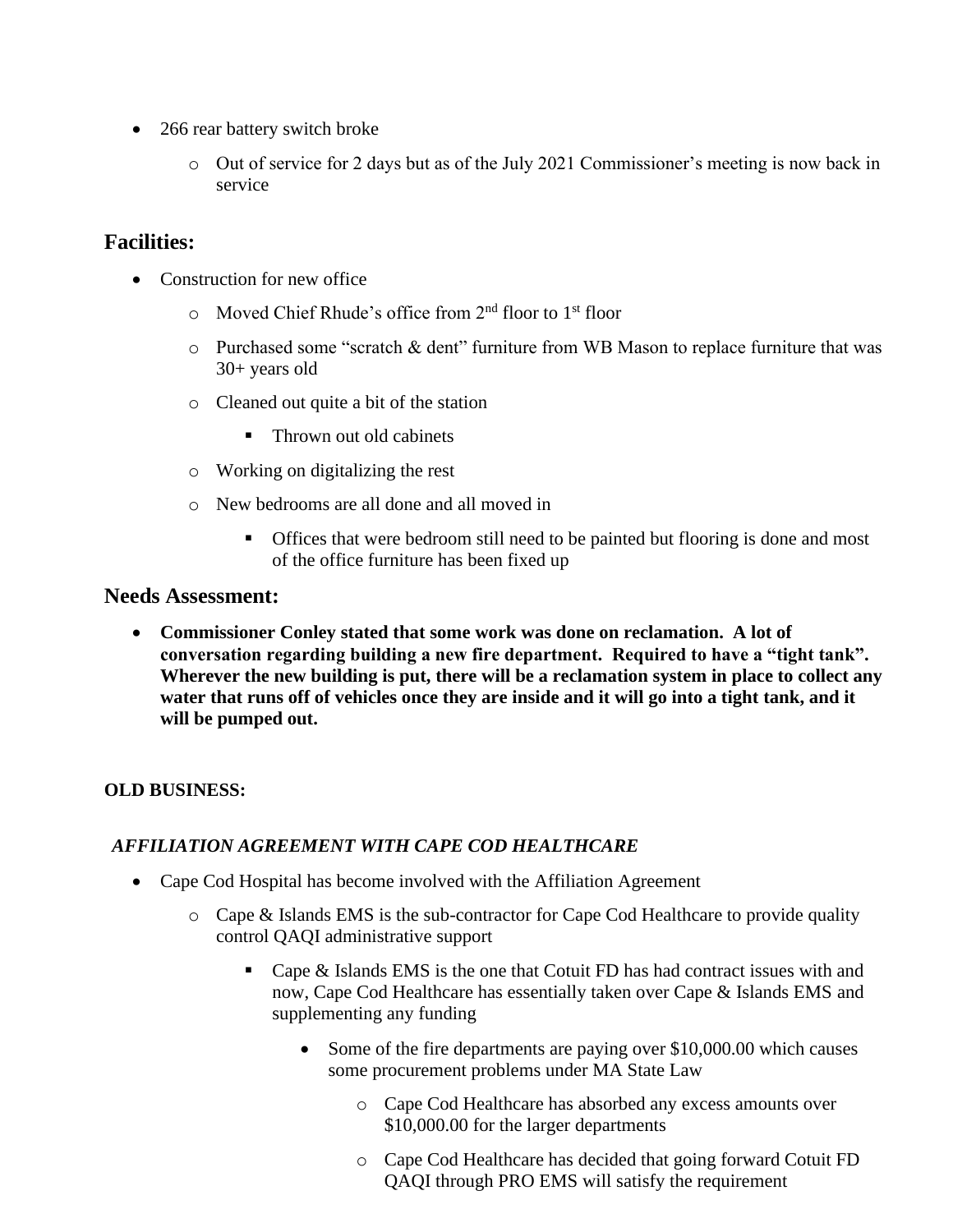- No longer have anyone that can access the data any longer
- o Cape Cod Healthcare is working on coming up with a new medical director just for the Town of Barnstable
- Cape Cod Healthcare is reorganizing Cape & Islands EMS over the next year and fire department will only "pay for what you need"
	- Cape Cod Healthcare has asked Cotuit FD to sign up with Cape & Islands EMS for one more year – at the same rate as last year -\$2,200.00 – to have Cotuit FD to continue to get medical direction from them and over the next year, Cape Cod Healthcare will reinvent the organization to support Cotuit FD
	- If this does not work out, Cotuit FD still has the opening to go to Beth Israel-Plymouth
		- o However, logistical issue with getting training from a medical director/organization/supplies that is out of Plymouth
			- With Commissioner's consent, Cotuit FD will sign another year contract with Cape & Islands EMS with the option to switch if needed
				- Cape & Islands EMS will just be administrative and will not have access to patient data / they will accept the quality control from PRO EMS (Cotuit FD billing company)
					- o Only need medical director to have access to patient data – do not need Cape and Islands EMS to have access to patient data
					- o \$2,200.00 is for the medical director that Cape Cod Hospital pays to support Cotuit FD operations/training/review calls to make sure that operations are at a high standard/monitor new regulations & decide whether they want fire department to do them or not do them
					- o BI Plymouth is free but there are logistics involved
						- Generic contract will be put into **SharePoint**
- $\blacksquare$  No formal vote needed amount is less than \$5,000.00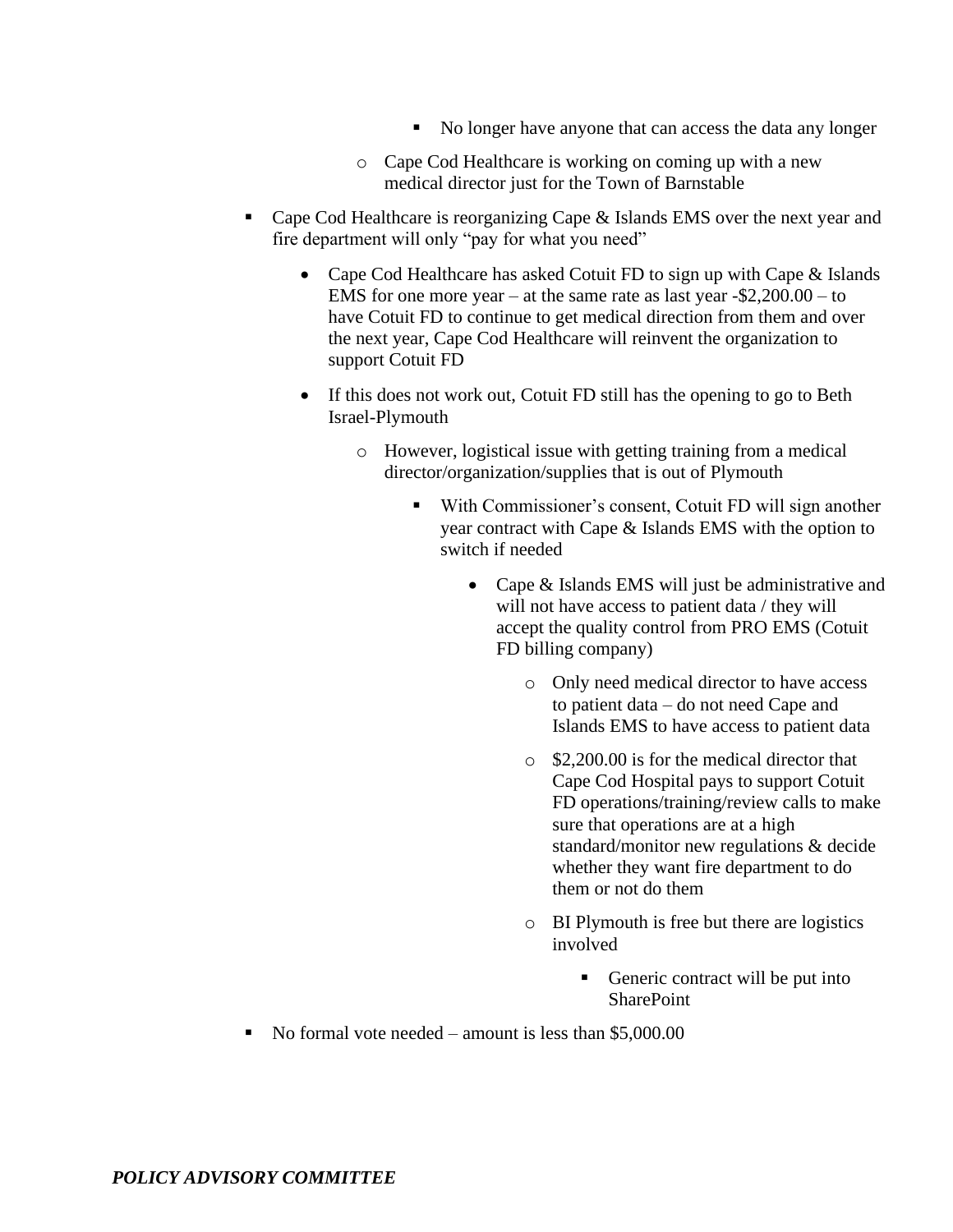# **Commissioner Zais - School Building subcommittee**

- Public comment at the beginning  $\&$  end of meetings reasoning is during the course of the meeting, the public may want to address and not wait until the next meeting
- Proposal suggests that the Commissioner's put it on the written agenda as public comment before and after but the situation may dictate that need to be changed
	- o Water Commissioner voted for it unanimously
	- o Prudential Committee passed it 2:1
		- Chairman Pisano commented that he liked the discretion to waive one or the other depending on how complex the discussion was and having public comments this way compromises that
		- Commissioner Conley agrees that the discretion to choose is a good thing
- Commissioner Zais commented that there is a new meeting coming up soon (2 weeks?) to reacquaint themselves with what the Committee last did

### *SCHOOL PROPERTY*

# **Commissioner Zais – Elementary School update**

- Commissioner Zais emailed with Fran, Jima and the rest of the Committee and they are currently in a "holding pattern"
	- $\circ$  The "ball is in the Town's court"
	- o *Commissioner Conley asked what the last step that was taken? What are they waiting for?*
		- **Commissioner Zais answered that at the last Annual District Meeting, the Committee conveyed to the Town that the district was in favor of "intermunicipal transfer of the property from the Town of Barnstable to the Cotuit Fire District**
	- o *Commissioner Conley asked if they acknowledged it?*
		- **Commissioner Zais answered that, a couple of months ago, they did acknowledge it (not to him personally) but to the Committee as a body-to Chairman Parks. Attorney Boudreault (representing the district) was also involved in the conversation**
	- o *Commissioner Conley made a request that someone follow up with them.*
		- **Commissioner Zais answered that based on what he got back from Chairman Parks is that they are waiting for the process to unfold. Purpose of the sub-committee has run its course – did what they set out to do and it is now in the hands of the Prudential Committee.**
		- **Chief Rhude responded that he had a brief conversation with David Anthony, Town Manager responsible for Property Disposition, on July 27, 2021, and David stated that he has heard that Jim Danhauser has reached out to the Town and they have agreed on who is going to meet – timing is**